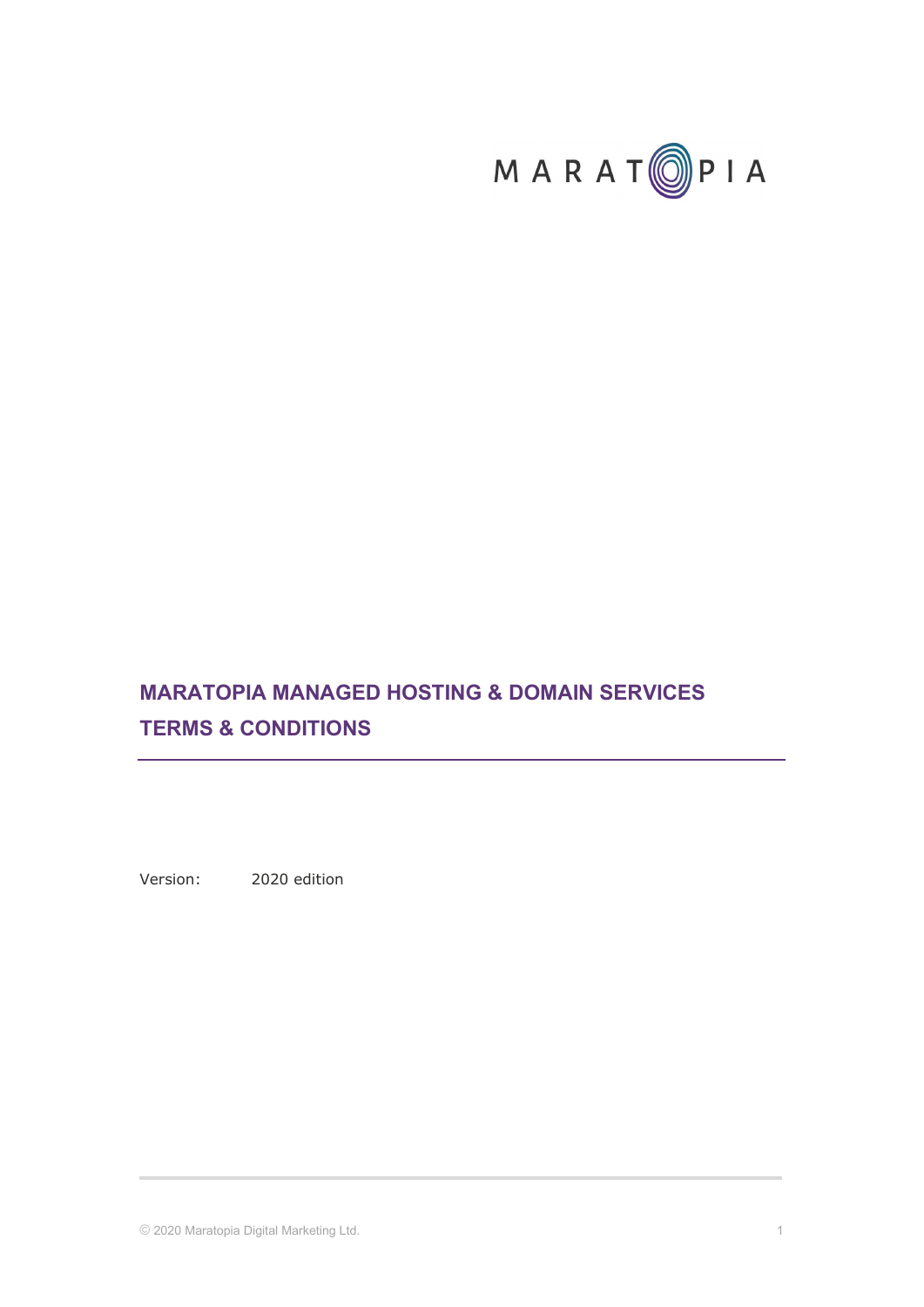

## **Hosting**

We provide a fully managed hosting solution. Our hosting partners provide servers which are securely located in one of the largest data centres in the UK and our systems make regular backups:

- Business class hosting on a Tier 1 network
- Part of a secure firewalled network
- We hold offline site file backups for extra security
- Our monitoring system checks your website every few minutes and we are alerted to any downtime so that we can investigate and correct problems quickly within your support hours
- We're available in the office Monday to Friday from 9am until 5pm to answer any queries you may have, no waiting in a queue for a call centre to answer
- We'll endeavour to respond to email queries within 4 business hours or faster for those with support contracts
- 500mb of disk space (unless stated otherwise in your proposal), plenty of room for images and videos
- 5gb of data transfer per month (additional data transfer can be purchased as required)
- Up to 100mbit of burst bandwidth available
- Support transferring / setting up domains (DNS, A records etc...)
- RAID hard disk array for redundancy (data not lost in the event of hardware failure)

Price differences in hosting reflect the level of resilience that we expect your website to have to cope with on different levels of site and traffic. Business critical and high volume websites may require additional bespoke support, out of hours support, failsafe disaster recovery or mirroring configurations, which can be arranged on case by case basis. These packages require a much larger investment due to the hardware and out of hours support availability. If your website is mission critical please speak to us about our custom support and maintenance packages.

## Support Service Levels

Maratopia offer a range of support and maintenance packages. Your support contract should lay out the details of these, alternatively, they can be found by contacting your account manager. The levels of support you've paid for will depend on your support and maintenance agreement but as a general rule, things like email and website hosting issues are included but things like new website features or post-warranty bug fixes are not. Each support and maintenance package comes with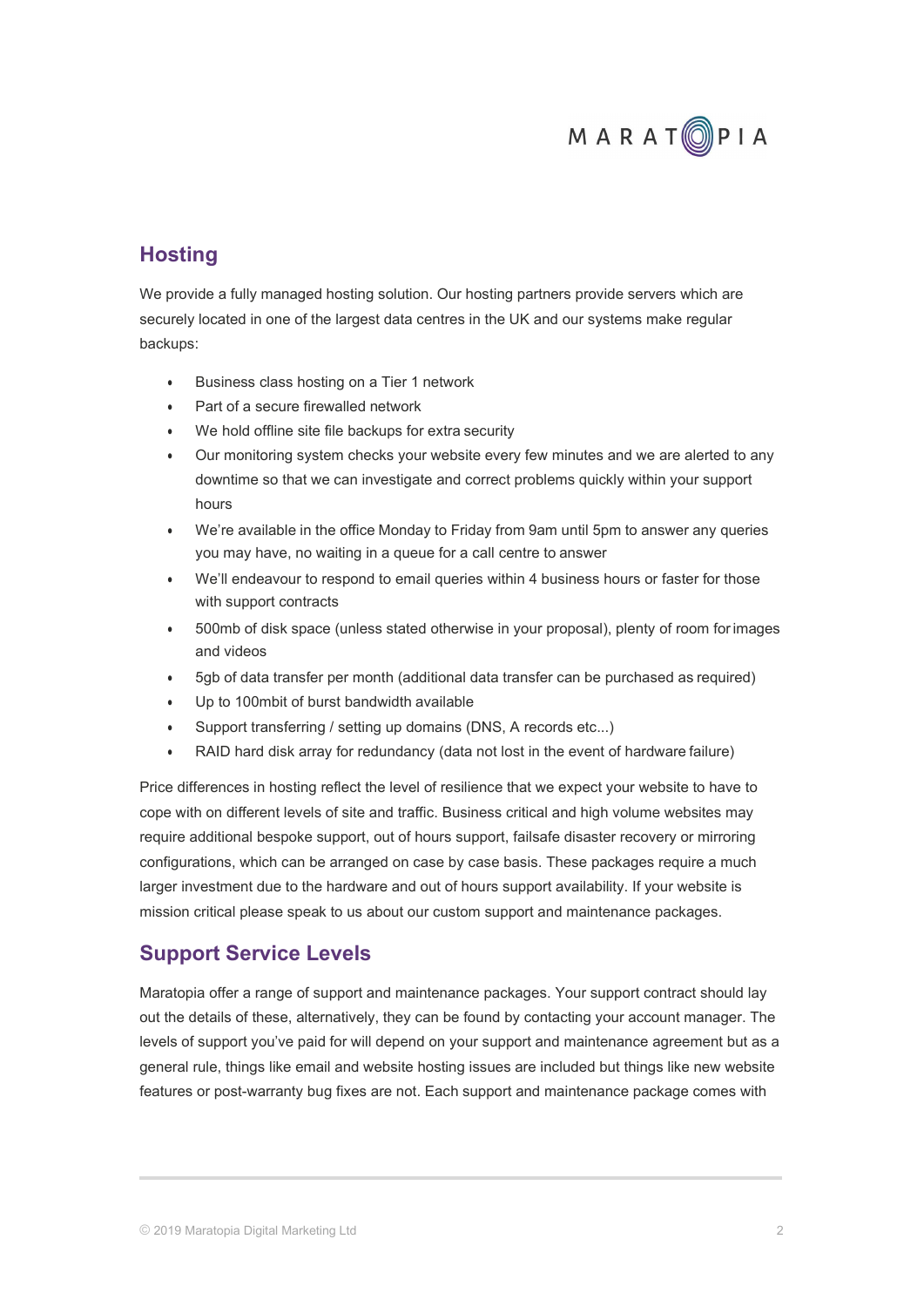

an allocated fair-use number of support hours per month, your account manager will review your usage on a quarterly basis and speak with you should your package need to be adjusted.

We operate a managed service using some of the largest hosting providers in the world. Their Terms and Conditions can be found at

- Rackspace http://www.rackspace.co.uk/legal/managed-hosting-terms
- TSO Host https://www.tsohost.com/legal/vps-and-dedicated-server-terms-and-conditions
- Aimes http://www.aimes.uk

Hosting costs are to be paid in advance and all packages will automatically renew for another year unless we are notified 30 days before the renewal date. Failure to pay for hosting or domains will result in loss of service. There will be an additional fee of £100 to restore service once we receive cleared funds. Our uptime guarantee matches that of the host supplier (typically 99.8%). Out of hours support can be quoted for on a per client basis. Compensation for any failure exceeding 99.8% shall be pro rata for the cost of the hosting. Maratopia Digital Marketing Ltd will not be liable to pay for any loss, economic or otherwise resulting from website or e-mail downtime.

Complete website and database backups can be provided for most platform types. There is an additional fee of £100+VAT for provision of a backup to cover the costs of creation and provision of the backup files.

We have the utmost confidence in the security of our websites and the hosting provider, however no system is 100% safe from malicious users. In the event that your website is compromised, we will attempt to restore your website from our most recent backups and make recommendations and quote you for preventative steps to prevent similar attacks.

### Transactional email

Your hosting package includes the sending of transactional email (contact form/order enquiries, etc) using the web server's built in mail server. The performance levels provided in this way cannot be guaranteed and it is generally recommended that a 3rd-party SMTP service or transactional email specialist be used where. Maratopia Digital Marketing Ltd can recommend Mandrill (http://www.mandrill.com/).

### Domain Registration and Management Services

We offer a managed domain service to help ensure that clients do not lose their domains to cyber squatters or that their domains do not lapse by accident.

Online Domain registration companies offer a low cost service for domain registration, however, the onus is on the domain holder to ensure that they do not forget to renew, that their credit card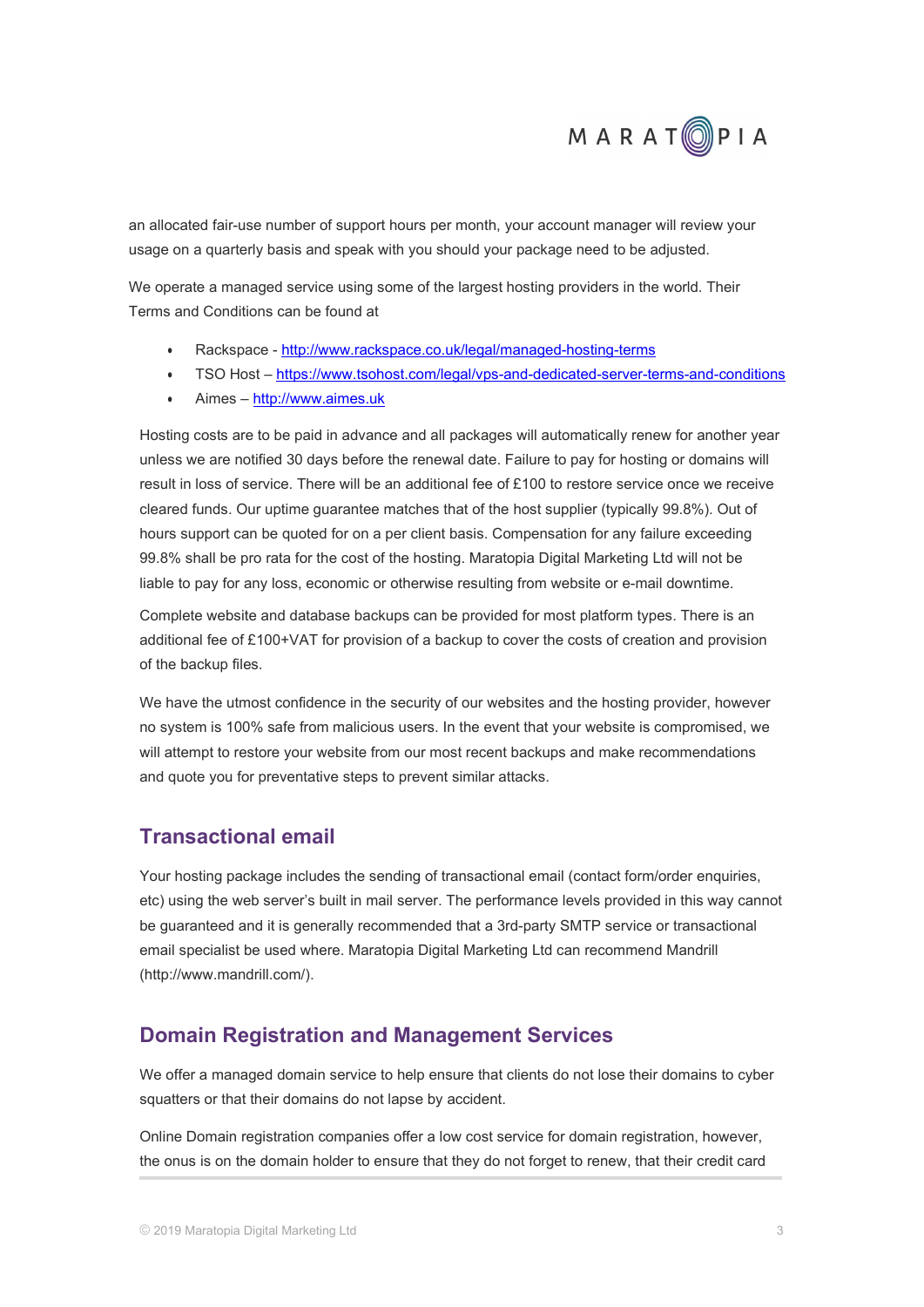

details are up to date, that their e-mail address hasn't changed or that their ISP or spam filter does not delete reminder e-mails. If you fail to renew your domain (either as your fault or as a result of any other issue) your website will go down (it will lose visibility on the internet), your domain could be acquired by unscrupulous cyber squatters who routinely wait for popular domains to lapse and then sell on at highly inflated prices (often thousands of pounds).

#### Acquiring Domains

Our professional managed buying service includes:

- The search and research of available domains
- Advice and acquisition of search engine friendly URLs
- Advice on URL strategy
- The DNS management of the domain including setting up the domain for mail and website services
- We also carry and administration and direct overhead to enable this service.
- Any domains that we acquire for you will be owned by you
- We will remain the main point of contact for the public record of the domain, to ensure that we get all relevant notifications, however, we can at your request change these contact details to be yourself. In either case, you will own the domain and we will manage the domain

### Managing & Renewing Domains

Our managed service includes:

- Making DNS changes as required e.g. if your site hosting changes
- Maintaining an up to date and secure register of domains that includes all relevant details including passwords and renewal dates.
- We do not automatically renew your domain. If a domain renewal invoice is not paid on time, you risk losing your domain which if lost could cost you several thousand pounds to recover, or could even cost you your online brand.
- We will change contact details as requested by yourself.
- We will invoice you between 45 and 60 days before your domain needs to be renewed.
- If you wish to cancel you should notify us by email at least 30 days before the renewal date.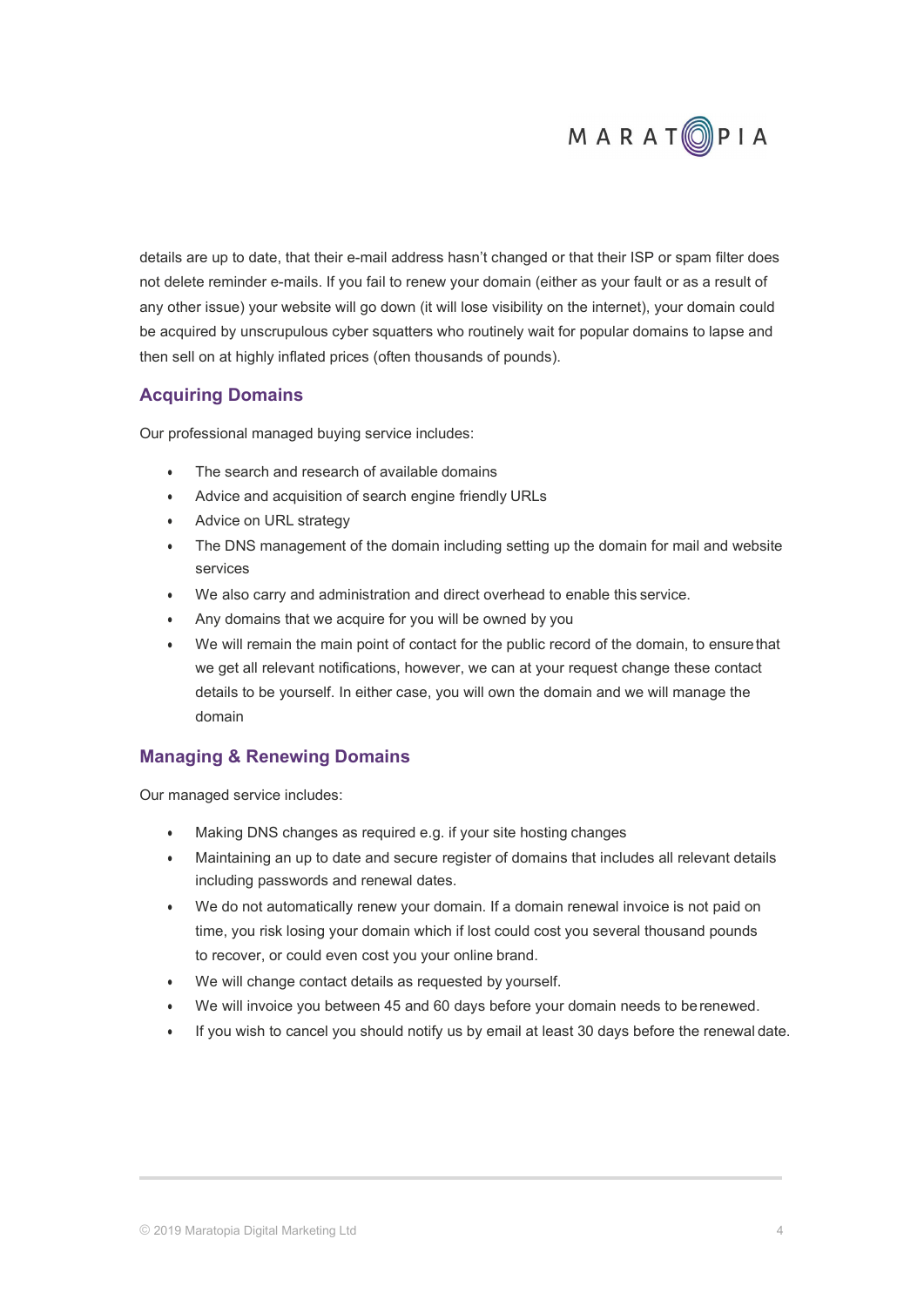

#### Benefits of a managed Domain Service

The benefits of a managed domain service include:

- Domain name security
- Control of your domain and therefore your online brand
- Not placing your online business at risk of cyber squatters
- Enables us to rapidly respond to any hosting situation where the DNS may need repointing in an emergency e.g. server is changed, or replaced, or if Hosting companies decide to change their IP range.

#### Domain Cancellations and Non-Renewals – Important information about Grace Periods and Redemption status.

- If you notify us of cancellation or fail to pay the domain renewal invoice prior to the domain's expiry, you will have a grace period (as described below) after the domain's date of expiry to change your mind and have us renew it on your behalf.
- After the post-expiry grace period of your domain passes, we cannot guarantee that the domain can be restored on your behalf – please be aware of this when cancelling.
- Domains with a .uk extension have a 90-day grace period. During this period the domain can be reactivated for a fee of £100+VAT, which will include renewing the domain for the next year.
- Domains with a .uk extension do not have a Redemption phase if a domain is not reactivated before the end of the grace period, the domain is released and can be purchased by any buyer. Please be aware that prospective domain buyers can place .uk domains on back-order and be alerted when the domain has been released.
- Domains with any other extension have a 30-day grace period. During this period the domain can be reactivated for a fee of £100+VAT, which will include renewing the domain for the next year.
- Domains with any other extension will pass into the Redemption phase after the grace period has passed – this phase varies in length depending on the domain, but is typically between 30 and 75 days in length. We will make a good faith attempt to recover any domain that passes into the Redemption phase on your behalf, but for this we would charge £100 for the recovery

and one year's renewal plus costs (estimated to be between £100 and £200 depending on domain extension and registrar).

Domains that have passed into the Redemption phase can be sold by the registrar to another buyer – it is critical that if you wish to retain your domain in these circumstances that you act quickly.